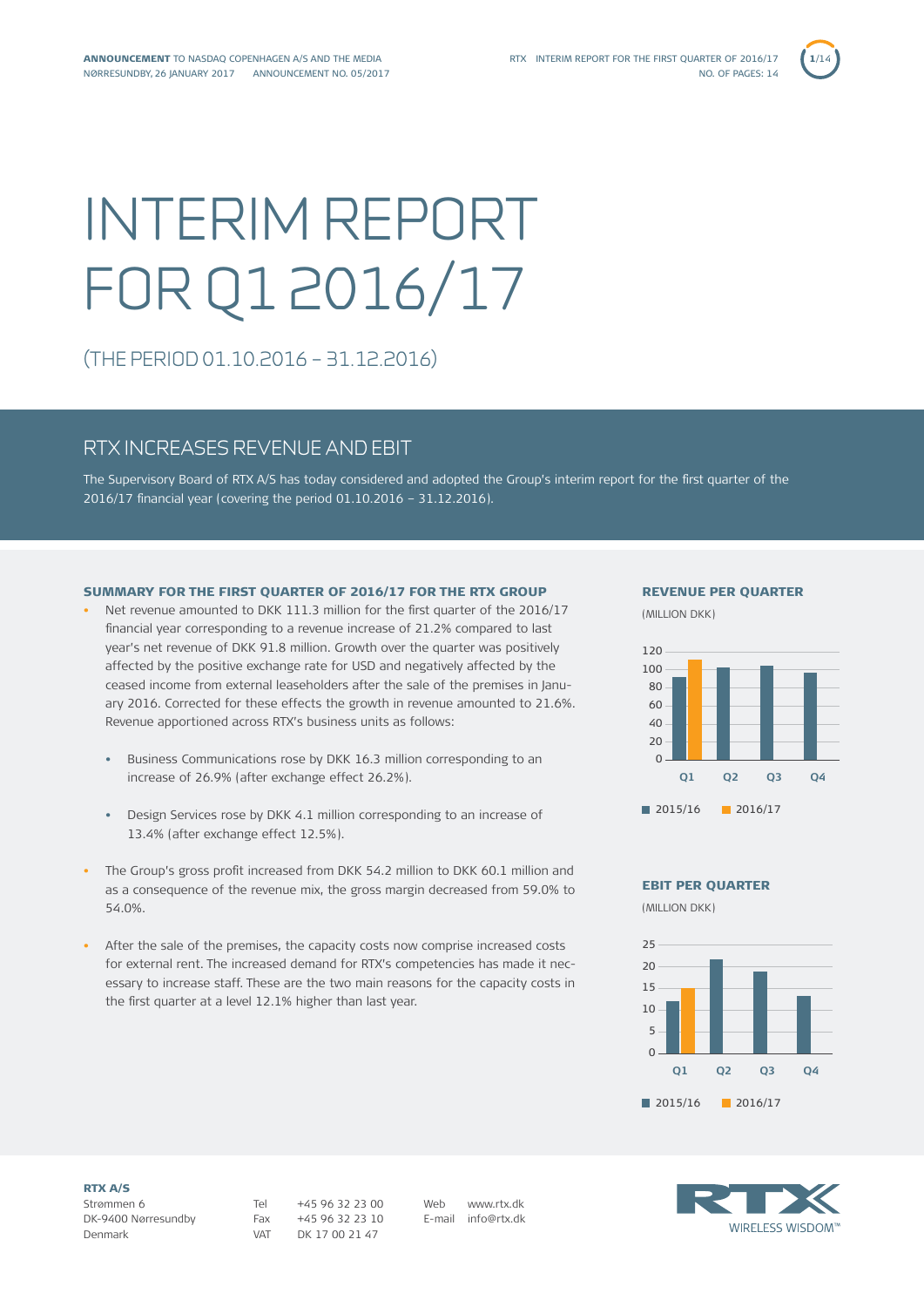

- As mentioned in the annual report for 2015/16 RTX is investing in the development of a new product range that will complement the existing communication solutions. These investments mean that RTX has capitalised DKK 1.7 million in the first quarter of 2016/17.
- Operating profit (EBIT) amounted to DKK 15.1 million compared to DKK 12.1 million last year corresponding to an increase of 24.8%.
- Profit after tax amounted to DKK 11.8 million compared to DKK 9.8 million last year.
- The Group's cash flow from operating activities amounted to DKK -12.6 million compared to DKK 2.6 million in the same period last year. The primary reason is the increased revenue which raises the receivables in the balance sheet. At the same time RTX paid taxes of DKK 4.4 million related to the financial year 2015/16.
- The development in the first quarter is in line with the expectations announced in the annual report for 2015/16 (company announcement no. 74/2016 dated 29 November 2016), when RTX announced an expected revenue in the range of DKK 420-435 million, EBIT in the range of DKK 68-75 million and EBITDA in the range of DKK 73-80 million.

### RTX A/S

Peter Thostrup Peter Røpke Chairman President & CEO

## ENQUIRIES AND FURTHER INFORMATION:

CEO Peter Røpke, tel +45 96 32 23 00

### **APPENDICES**

Interim report for Q1 2016/17 comprising:

- Group financial highlights and key ratios
- Management report
- Group income statement
- Statement of comprehensive income
- Group balance sheet
- Group equity statement
- Group cash flow statement
- Notes

On Tuesday, 31 January 2017 at 10, RTX will hold a meeting for investors and analysts at

ABG Sundal Collier, Forbindelsesvej 12, 2100 Copenhagen.

At this meeting, the Company's management will comment on the interim report for the first quarter of 2016/17.

To register for the meeting, please email hannah.larsen@abgsc.dk.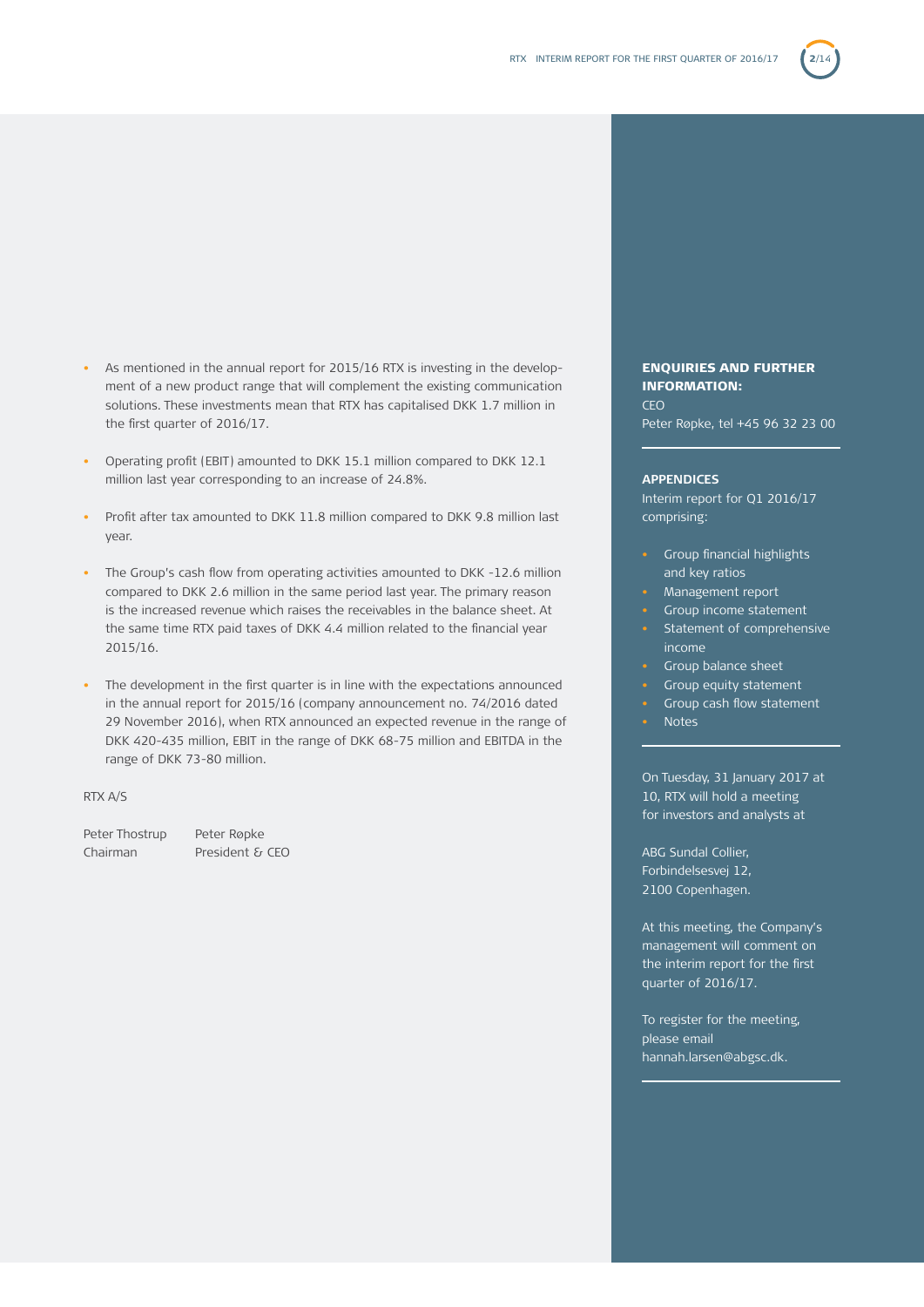# GROUP FINANCIAL HIGHLIGHTS AND KEY RATIOS (NON-AUDITED)

| <b>Amounts in DKK million</b>                                                             | Q1<br>2016/17            | Q1<br>2015/16  | 01.10.15-<br>30.09.16 |
|-------------------------------------------------------------------------------------------|--------------------------|----------------|-----------------------|
| <b>INCOME STATEMENT ITEMS</b>                                                             |                          |                |                       |
| Revenue                                                                                   | 111.3                    | 91.8           | 395.6                 |
| Gross profit                                                                              | 60.1                     | 54.2           | 229.4                 |
| Operating profit/loss (EBIT)                                                              | 15.1                     | 12.1           | 65.8                  |
| <b>EBITDA</b>                                                                             | 16.1                     | 13.4           | 70.0                  |
| EBITDA %                                                                                  | 14.5%                    | 14.6%          | 17.7%                 |
| Net financials                                                                            | 0.2                      | 0.6            | 2.7                   |
| Profit/loss before tax (EBT)                                                              | 15.3                     | 12.6           | 68.5                  |
| Profit/loss for the period                                                                | 11.8                     | 9.8            | 49.5                  |
| <b>BALANCE SHEET ITEMS</b>                                                                |                          |                |                       |
| Cash and current asset investments                                                        | 173.8                    | 130.8          | 202.5                 |
| Total assets                                                                              | 345.0                    | 346.5          | 355.4                 |
| Equity                                                                                    | 286.0                    | 273.7          | 280.6                 |
| Liabilities                                                                               | 59.1                     | 72.8           | 74.9                  |
| <b>OTHER KEY FIGURES</b>                                                                  |                          |                |                       |
| Development costs (own) before capitalization                                             | 7.3                      | 6.4            | 25.9                  |
| Capitalized development costs                                                             | 1.7                      |                | 1.0                   |
| Depreciation, amortization and impairment                                                 | 1.1                      | 1.3            | 4.2                   |
| Cash flow from operations                                                                 | $-12.6$                  | 2.6            | 57.2                  |
| Cash flow from investments                                                                | $-6.3$                   | $-1.5$         | 24.4                  |
| Investments in property, plant and equipment                                              | 4.5                      | 1.3            | 5.8                   |
| Increase/decrease in cash and cash equivalents                                            | $-28.4$                  | $-6.1$         | 31.7                  |
| <b>KEY RATIOS</b>                                                                         |                          |                |                       |
| Growth in net turnover (percentage)                                                       | 21.2                     | 19.7           | 13.2                  |
| Profit margin (percentage)                                                                | 13.5                     | 13.1           | 16.6                  |
| Return on invested capital (percentage)                                                   | 12.1                     | 6.5            | 45.8                  |
| Return on equity (percentage)                                                             | 4.2                      | 4.6            | 18.1                  |
| Equity ratio (percentage)                                                                 | 82.9                     | 79.0           | 78.9                  |
| <b>EMPLOYMENT</b>                                                                         |                          |                |                       |
| Average number of full-time employees                                                     | 225                      | 172            | 193                   |
| Revenue per employee <sup>1)</sup> (DKK '000)                                             | 494                      | 534            | 2,050                 |
| Operating profit/loss per employee <sup>1)</sup> (DKK '000)                               | 67                       | 70             | 341                   |
| <b>SHARES</b>                                                                             |                          |                |                       |
|                                                                                           | 8,835                    |                | 8.805                 |
| Average number of shares in circulation ('000)<br>Average number of diluted shares ('000) | 9,013                    | 8,621<br>9,092 | 9,014                 |
|                                                                                           |                          |                |                       |
| SHARE DATA. DKK PER SHARE AT DKK 5                                                        |                          |                |                       |
| Profit/loss for the period (EPS), per share 1)                                            | 1.3                      | 1.1            | 5.6                   |
| Profit/loss for the period, diluted (DEPS), per share 1)                                  | 1.3                      | 1.1            | 5.5                   |
| Dividends, per share (DKK)                                                                | $\overline{\phantom{a}}$ |                | 2.0                   |
| Equity value, per share                                                                   | 32.5                     | 32.1           | 31.6                  |
| Listed price, per share                                                                   | 141.5                    | 80.0           | 113.0                 |

Note: The Group's financial year runs from 1 October to 30 September.

Definitions of the key ratios used are stated in the annual report for 2015/16 in the accounting policies.

<sup>1)</sup> Not annualized.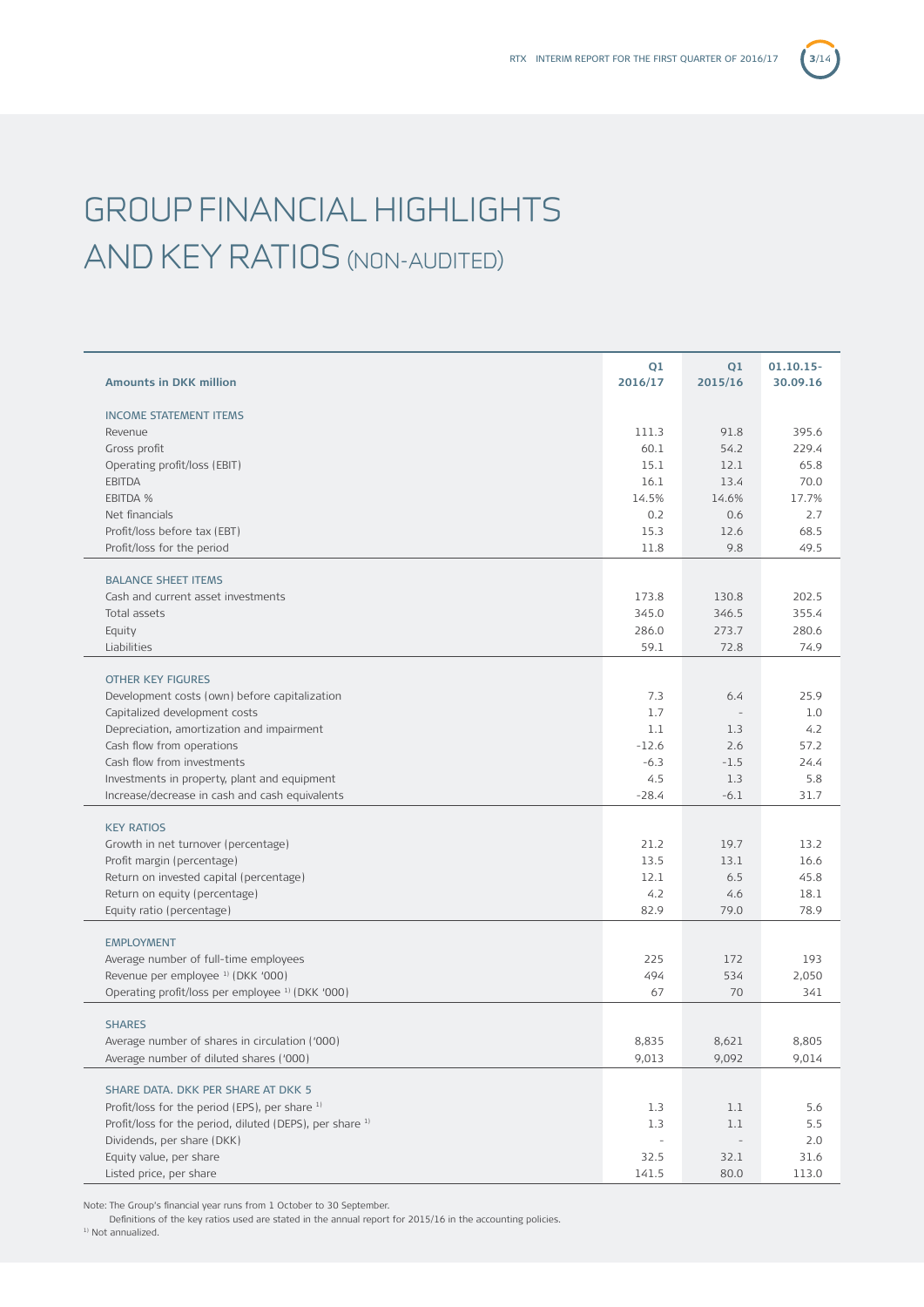# MANAGEMENT REPORT

COMMENTS ON DEVELOPMENTS FOR THE FIRST QUARTER OF THE 2016/17 FINANCIAL YEAR

## WITH REFERENCE TO THE GROUP'S FINANCIAL FIGURES FOR THE FIRST QUARTER OF 2016/17

The Group posted revenue of DKK 111.3 million for the first quarter of the 2016/17 financial year compared to DKK 91.8 million for the same period last year, which corresponds to an increase of 21.2%. Growth in the quarter is positively affected by the USD exchange rate and at the same time negatively affected by the sale of the premises as per 1 January 2016. Adjusted for these effects the increase in revenue in the quarter was 21.6%.

Business Communications posted a revenue increase of DKK 16.3 million, corresponding to 26.9%, for the first quarter 2016/17. Adjusted for exchange rate effects the increase was 26.2%. Compared to last year revenue increased from the sale of communication systems targeted for small and medium-sized customers. As previously mentioned the business unit will continue to invest in the development of a new product range complementing the existing communication solutions. The invested resources are capitalised in the quarter.

Design Services posted revenue of DKK 34.4 million for the first quarter, corresponding to an increase of 13.4% compared to last year. Corrected for

exchange rate effects, the increase amounted to 12.5%. The increase mainly comes from the demand for RTX's customer-financed development projects and modules (ODM business).

The revenue growth resulted in an increase in gross profit of DKK 5.9 million for the first quarter 2016/17, and as a consequence of the revenue mix, the Group's gross margin declined from 59.0% to 54.0% for the first quarter of 2016/17.

Capacity costs (i.e. other external costs and staff costs) amounted to DKK 45.7 million, which is DKK 5.0 million higher than last year. There are two main reasons for the increase in the capacity costs. Firstly, as a consequence of the increased activity level and the growing order book in both business units, RTX has increased staff by 53 employees compared to last year. Secondly, after the sale of the premises capacity costs now include costs for external lease.

Development costs totalled DKK 7.3 million for the first quarter compared to last year's figure of DKK 6.4 million.

As planned, depreciation fell from DKK 1.3 million in the first quarter of 2015/16 to DKK 1.0 million for the first quarter of 2016/17, primarily because of lower depreciations on own development projects.

Operating profit (EBIT) for the first quarter of 2016/17 was DKK 15.1 million against DKK 12.1 million for the same period last year.

Net financial income resulted in an income of DKK 0.2 million compared

to the same period last year when net financial income was DKK 0.6 million. The changes are the result of exchange rate fluctuations for the company's securities portfolio.

Profit before tax for the first quarter of 2016/17 amounted to DKK 15.3 million compared to a profit of DKK 12.6 million for the same period last year.

Profit after tax for the first quarter of 2016/17 amounted to DKK 11.8 million compared to DKK 9.8 million for the same period last year.

In the first quarter, the company used the authorization from the Annual General Meeting to undertake further share buybacks during the quarter, which had a negative impact on equity. The equity ratio amounted to 82.9% at the end of the first quarter compared to 79.0% last year. The Group's balance sheet total was DKK 345.0 million at the end of the first quarter. This is a decline of DKK 1.5 million compared to the same time last year.

The rise in activity over the quarter has negatively affected the working capital by DKK 22.6 million, and was DKK 11.3 million lower than last year. Thus, the Group posted a negative cash flow from operating activities in the first quarter of 2016/17 of DKK -12.6 million compared to DKK 2.6 million for the first quarter of 2015/16.

Shareholder focused initiatives adopted by the Annual General Meeting affected the Group's total cash flow by DKK 9.5 million in the first quarter of 2016/17 compared to DKK 3.5 million in 2015/16.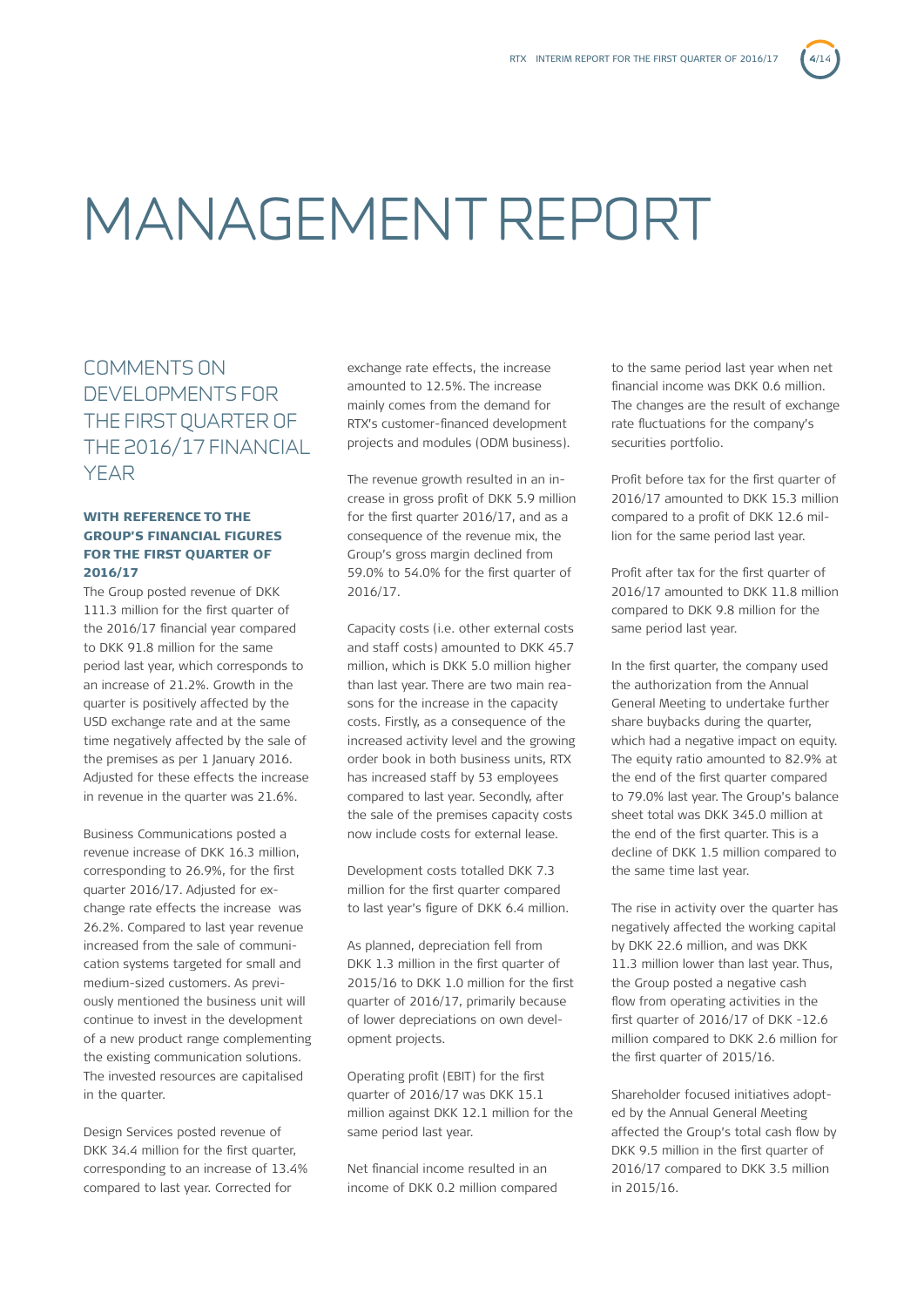The Group's total cash funds and current securities less bank debt totalled DKK 173.8 million at the end of the quarter, which is an increase of DKK 43.0 million compared to the same period last year.

### OUTLOOK FOR THE 2016/17 FINANCIAL YEAR

Management still expects revenue to be in the range of DKK 420-435 million and EBIT to be between DKK 68-75 million. EBITDA is expected to be between DKK 73-80 million for the 2016/17 financial year.

## RISKS AND UNCERTAINTIES FOR THE 2016/17 FINANCIAL YEAR

*Statements on future conditions*  The above statements on the Group's future conditions, including, in particular, future revenue and operating profit (EBIT), reflect the Management's current outlook and carry some uncertainty. These statements can be affected by a number of risks and uncertainties which mean that actual developments can be different from the indicated outlook. These risks and uncertainty factors include – but are not limited to – general business and economic conditions, dependence on partners, the time of delivery of components, integration of acquired companies and foreign exchange and interest rate fluctuations.

# FINANCIAL CALENDAR

Expected publication of financial information for the financial year 2016/17:

# **2 May 2017**

Interim report for Q2 2016/17

**29 August 2017** Interim report for Q3 2016/17

**28 November 2017** Annual report for 2016/17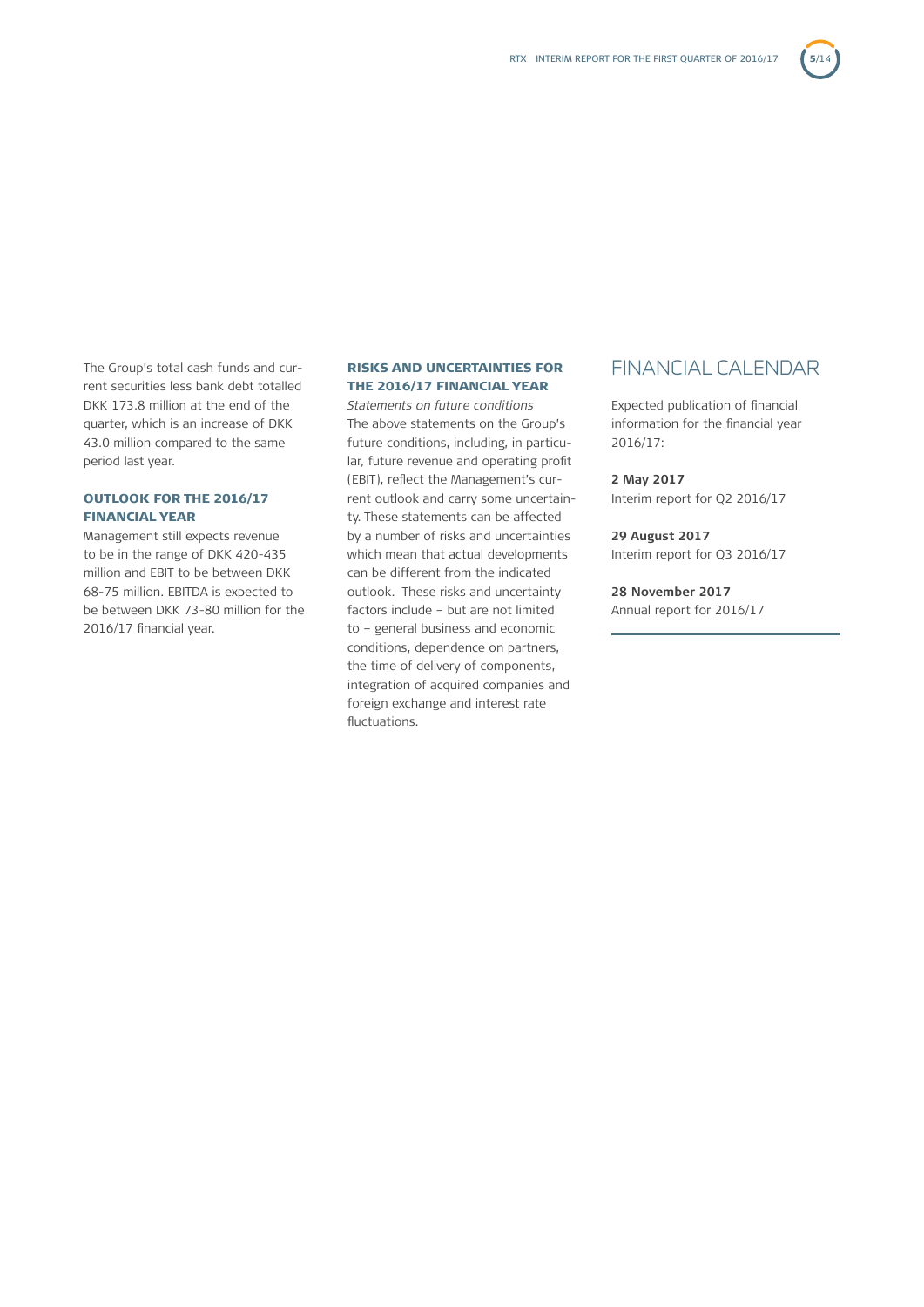# STATEMENT BY THE MANAGEMENT ON THE INTERIM REPORT

The Supervisory Board and the Executive Board have today considered and adopted the interim report of RTX A/S for the first quarter of the financial year 2016/17 (covering the period 1 October to 31 December 2016).

The interim report has been prepared in accordance with IAS 34, Interim Financial Reporting, as adopted by the EU and further Danish disclosure

requirements for the interim reporting for listed companies. The interim report has not been audited or reviewed by the Company's auditor.

We consider the applied accounting policies appropriate for the interim report to provide, in our opinion, a true and fair view of the Group's assets, liabilities and financial position as at 31 December 2016 and of its financial

performance and cash flow for the first quarter of 2016/17.

We consider Management's review to give a true and fair view of the Group's activities and finances, profit/loss for the period and the Group's financial position as a whole, as well as a true and fair description of the most material risks and uncertainties facing the Group.

Nørresundby, 26 January 2017

## EXECUTIVE BOARD

CEO CFO

### SUPERVISORY BOARD

Peter Thostrup **Jesus** Lesper Mailind

Katrin Calderón **Thomas Sieber** Jens Hansen Jens Hansen

Peter Røpke Jacob Vittrup

Chairman **Deputy Chairman** 

Rune Strøm Jensen Tennessen Flemming Vendbierg Andersen Kurt Heick Rasmussen Employee representative Employee representative Employee representative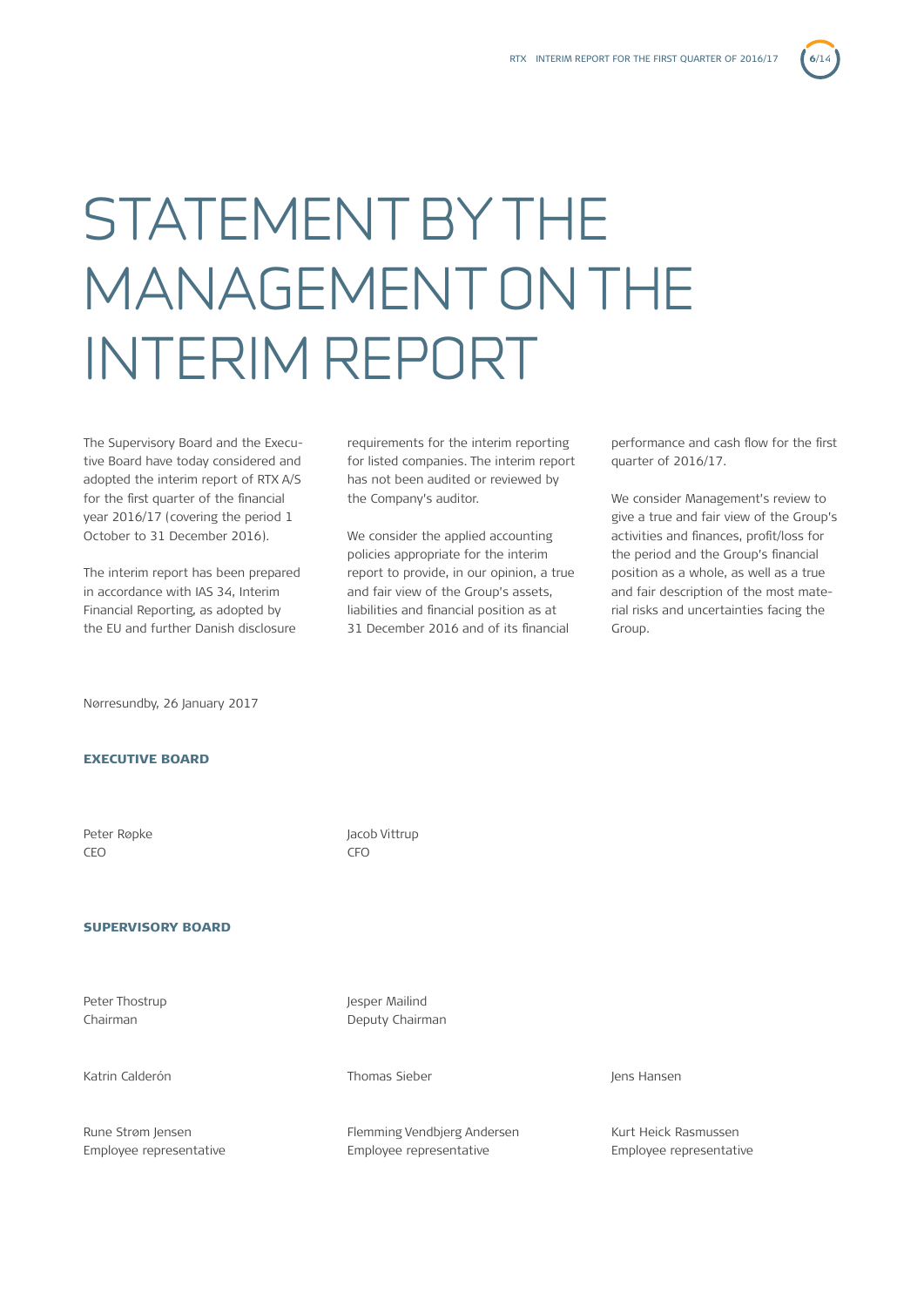# GROUP INCOME STATEMENT (NON-AUDITED)

| <b>Amounts in DKK '000</b>                | <b>Note</b> | 01<br>2016/17 | 01<br>2015/16 | $01.10.15 -$<br>30.09.16 |
|-------------------------------------------|-------------|---------------|---------------|--------------------------|
| Revenue                                   | 3           | 111,262       | 91,829        | 395,555                  |
| Value of work transferred to assets       | 4           | 1,744         |               | 985                      |
| Costs of sales etc.                       |             | $-51,173$     | $-37,661$     | $-166, 155$              |
| Other external expenses                   |             | $-11,368$     | $-10,178$     | $-43,027$                |
| Staff costs                               |             | $-34,357$     | $-30,597$     | $-117,376$               |
| Depreciation, amortization and impairment | 4           | $-1,050$      | $-1,324$      | $-4,217$                 |
| Operating profit/loss (EBIT)              |             | 15,058        | 12,069        | 65,765                   |
|                                           |             |               |               |                          |
| Financial income                          | 5           | 700           | 691           | 3,308                    |
| Financial expenses                        | 5           | $-507$        | $-126$        | $-593$                   |
| Profit/loss before tax                    |             | 15,251        | 12,634        | 68,480                   |
|                                           |             |               |               |                          |
| Tax of profit/loss for the period         |             | $-3,423$      | $-2,851$      | $-18,980$                |
| Profit/loss for the period after tax      |             | 11,828        | 9,783         | 49,500                   |
|                                           |             |               |               |                          |
| Profit/loss per share (EPS)               |             |               |               |                          |
| Profit/loss for the period (DKK)          |             | 1.3           | 1.1           | 5.6                      |
| Profit/loss for the period, diluted (DKK) |             | 1.3           | 1.1           | 5.5                      |

# STATEMENT OF COMPREHENSIVE INCOME (NON-AUDITED)

| Amounts in DKK '000                                                 | 01<br>2016/17 | O <sub>1</sub><br>2015/16 | $01.10.15 -$<br>30.09.16 |
|---------------------------------------------------------------------|---------------|---------------------------|--------------------------|
| Profit/loss for the period                                          | 11,828        | 9.783                     | 49,500                   |
|                                                                     |               |                           |                          |
| Items that can be reclassified subsequently to the income statement |               |                           |                          |
| Exchange rate adjustments of foreign subsidiaries                   | 1,550         | 785                       | 59                       |
| Fair value adjustment of short-term current asset investments       | 23            | $-258$                    | 422                      |
| Other comprehensive income, net of tax                              | 1.573         | 527                       | 481                      |
| Comprehensive income for the period                                 | 13.401        | 10.310                    | 49.981                   |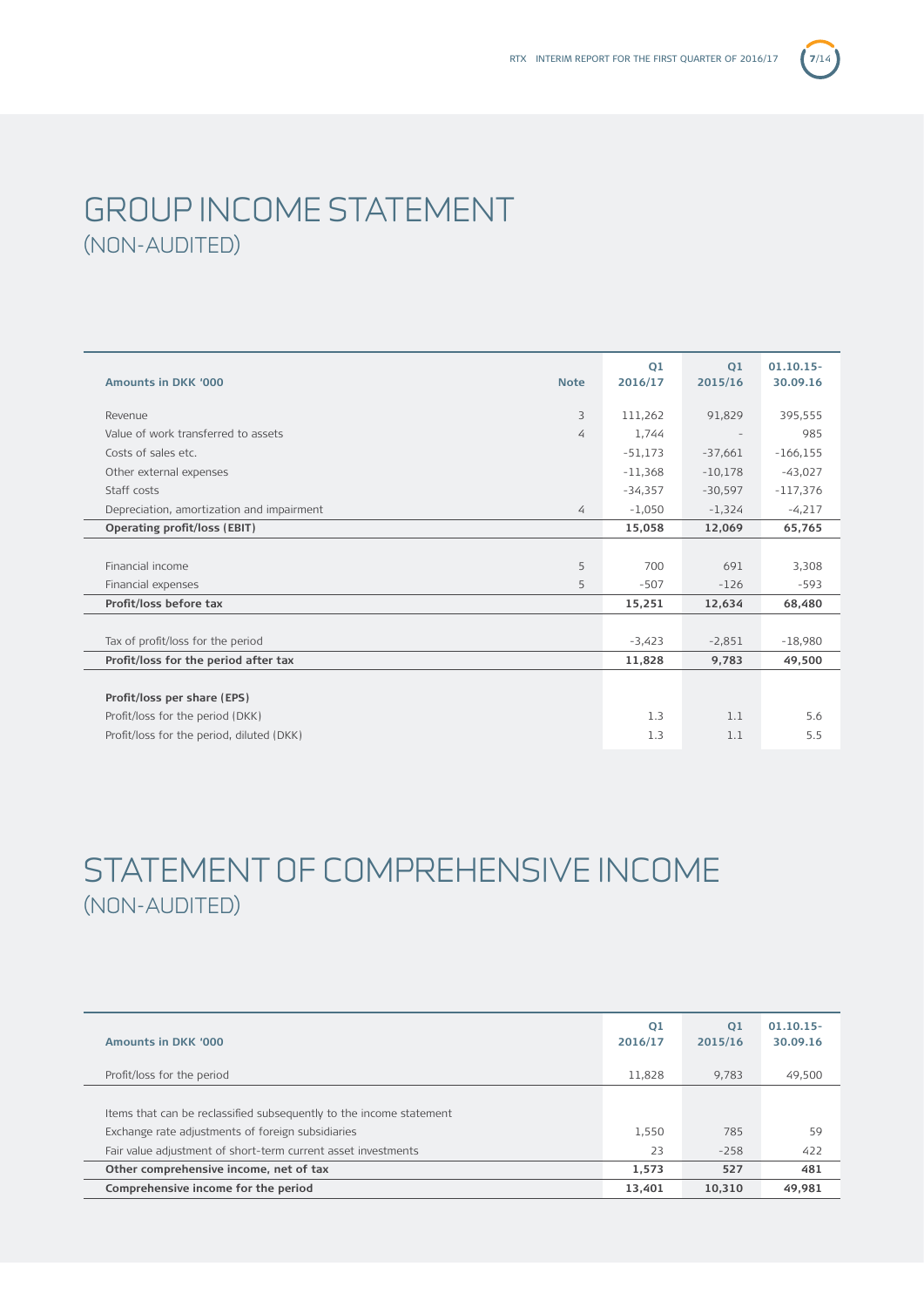# GROUP BALANCE SHEET (NON-AUDITED)

|                                                                   | 31.12.  | 31.12.  | 30.09.  |
|-------------------------------------------------------------------|---------|---------|---------|
| Amounts in DKK '000                                               | 2016    | 2015    | 2016    |
|                                                                   |         |         |         |
| <b>Assets</b>                                                     |         |         |         |
| Own completed development projects                                | 1,343   | 2,809   | 1,567   |
| Own ongoing development projects                                  | 2,728   |         | 985     |
| Goodwill                                                          | 7,797   | 7,797   | 7,797   |
| Intangible assets                                                 | 11,868  | 10,606  | 10,349  |
|                                                                   |         |         |         |
| Plant and machinery                                               | 6,348   | 2,936   | 4,736   |
| Other fixtures, tools and equipment                               | 3,980   | 1,848   | 1,843   |
| Leasehold improvements                                            | 830     | 72      | 855     |
| Tangible assets                                                   | 11,158  | 4,856   | 7,434   |
|                                                                   |         |         |         |
| Deposits                                                          | 7,762   | 584     | 7,723   |
| Deferred tax assets                                               | 19,828  | 34,091  | 22,097  |
| Other long-term assets                                            | 27,590  | 34,675  | 29,820  |
|                                                                   |         |         |         |
| Total long-term assets                                            | 50,616  | 50,137  | 47,603  |
|                                                                   |         |         |         |
| <b>Inventories</b>                                                | 18,436  | 25,870  | 20,632  |
|                                                                   |         |         |         |
| Trade receivables                                                 | 79,227  | 53,712  | 63,709  |
| Contract development projects in progress                         | 17,795  | 9,284   | 14,074  |
| Income taxes                                                      |         | 137     |         |
| Other receivables                                                 | 1,135   | 2,721   | 2,874   |
| Accruals                                                          | 4,056   | 2,307   | 4,056   |
| <b>Receivables</b>                                                | 102,213 | 68,161  | 84,713  |
|                                                                   |         |         |         |
| Short-term current asset investments                              | 18,281  | 33,930  | 18,258  |
| Short-term current asset investments for sale (trading portfolio) | 89,113  | 39,948  | 89,401  |
| Total short-term current asset investments                        | 107,394 | 73,878  | 107,659 |
|                                                                   |         |         |         |
| Cash at bank and in hand                                          | 66,385  | 56,942  | 94,809  |
|                                                                   |         |         |         |
|                                                                   |         |         |         |
| Assets held for sale                                              |         | 71,528  |         |
| Total short-term assets                                           |         |         |         |
|                                                                   |         |         |         |
|                                                                   | 294,428 | 296,379 | 307,813 |
| <b>Total assets</b>                                               | 345,044 | 346,516 | 355,416 |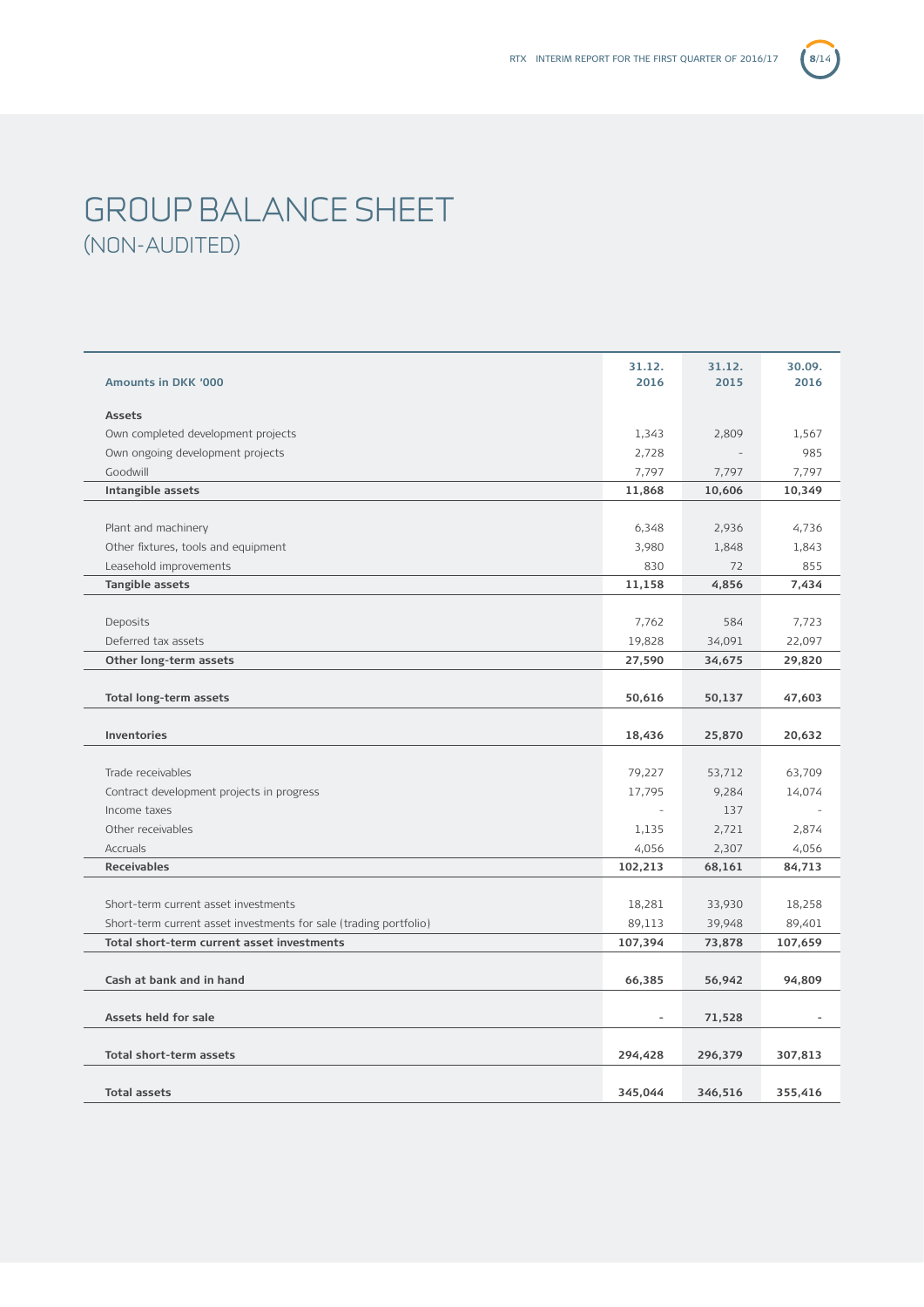# GROUP BALANCE SHEET (NON-AUDITED)

|                                             | 31.12.                       | 31.12.    | 30.09.    |
|---------------------------------------------|------------------------------|-----------|-----------|
| <b>Amounts in DKK '000</b>                  | 2016                         | 2015      | 2016      |
| <b>Equity and liabilities</b>               |                              |           |           |
| Share capital                               | 47,164                       | 45,687    | 47,164    |
| Share premium account                       | 288,598                      | 296,090   | 288,598   |
| Retained earnings                           | $-49,779$                    | $-68,086$ | $-55,199$ |
| Equity                                      | 285,983                      | 273,691   | 280,563   |
|                                             |                              |           |           |
| Provisions                                  | 261                          | 951       | 261       |
| Long-term liabilities                       | 261                          | 951       | 261       |
|                                             |                              |           |           |
| Prepayments received from customers         | 432                          |           | 801       |
| Trade payables                              | 31,671                       | 32,238    | 37,157    |
| Contract development projects in progress   | 3,395                        | 785       | 4,710     |
| Income taxes                                | 1,111                        | 148       | 4,354     |
| Provisions                                  | 1,745                        | 6,390     | 3,476     |
| Other payables                              | 20,446                       | 23,644    | 24,094    |
| <b>Short-term liabilities</b>               | 58,800                       | 63,205    | 74,592    |
|                                             |                              |           |           |
| Liabilities related to assets held for sale | $\qquad \qquad \blacksquare$ | 8,669     |           |
|                                             |                              |           |           |
| <b>Total liabilities</b>                    | 59,061                       | 72,825    | 74,853    |
|                                             |                              |           |           |
| <b>Total equity and liabilities</b>         | 345,044                      | 346,516   | 355,416   |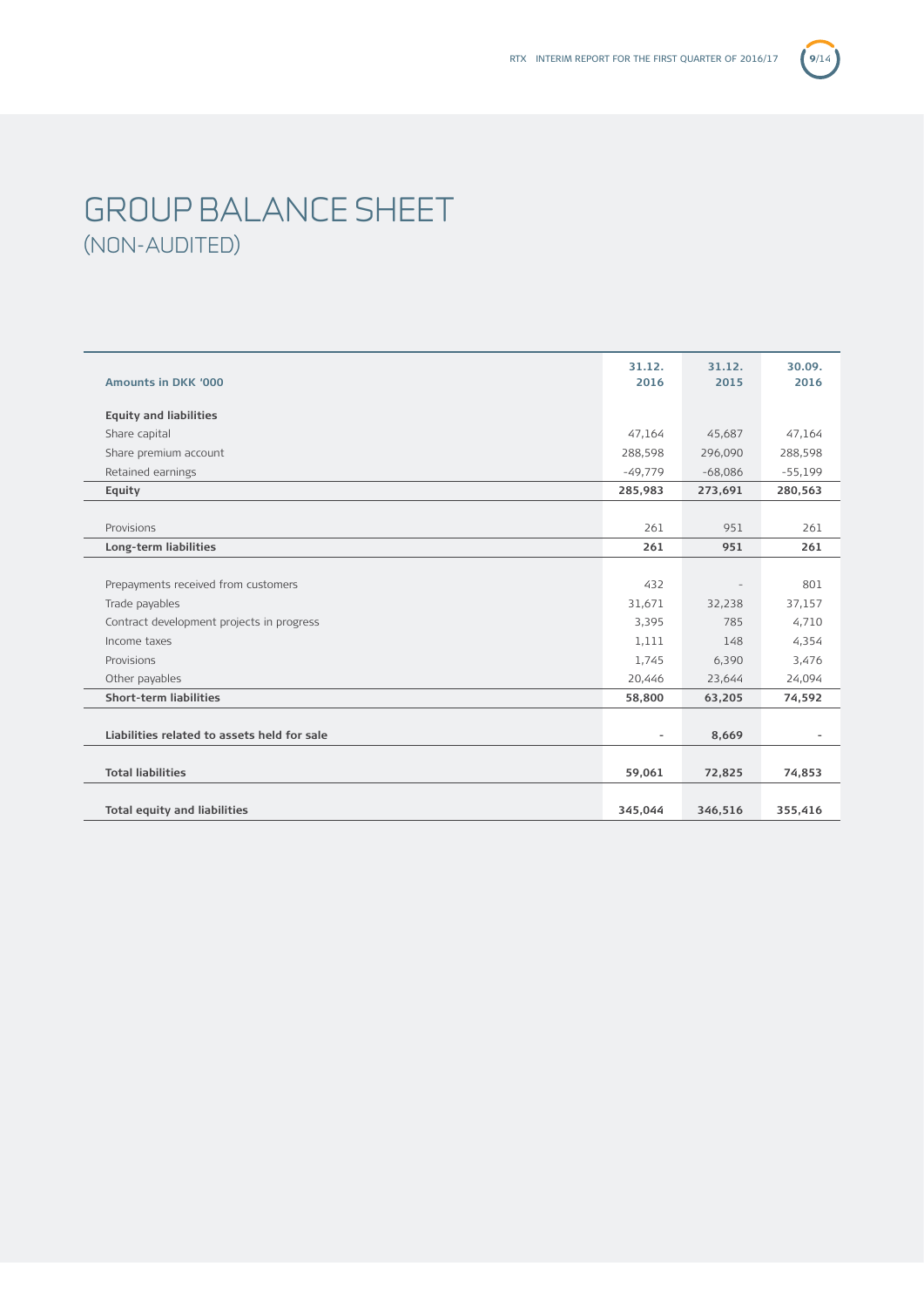

# EQUITY STATEMENT FOR THE GROUP (NON-AUDITED)

| <b>Amounts in DKK '000</b>                                    | <b>Share</b><br>capital  | <b>Share</b><br>premium  | <b>Retained</b><br>earnings | <b>Total</b> |
|---------------------------------------------------------------|--------------------------|--------------------------|-----------------------------|--------------|
| Equity at 1 October 2015                                      | 45,687                   | 296,090                  | $-75,871$                   | 265,906      |
|                                                               |                          |                          |                             |              |
| Profit/loss for the period                                    |                          |                          | 9,783                       | 9,783        |
| Exchange rate adjustments of foreign subsidiaries             |                          |                          | 785                         | 785          |
| Fair value adjustment of short-term current asset investments |                          |                          | $-258$                      | $-258$       |
| Other comprehensive income                                    |                          | $\overline{\phantom{a}}$ | 527                         | 527          |
|                                                               |                          |                          |                             |              |
| Comprehensive income for the period                           |                          |                          | 10,310                      | 10,310       |
|                                                               |                          |                          |                             |              |
| Share-based remuneration                                      |                          |                          | 954                         | 954          |
| Acquisition of treasury shares                                |                          |                          | $-3,479$                    | $-3,479$     |
| <b>Other transactions</b>                                     | $\overline{\phantom{a}}$ |                          | $-2,525$                    | $-2,525$     |
|                                                               |                          |                          |                             |              |
| Equity at 31 December 2015                                    | 45,687                   | 296,090                  | $-68,086$                   | 273,691      |
|                                                               |                          |                          |                             |              |
| Equity at 1 October 2016                                      | 47,164                   | 288,598                  | $-55,199$                   | 280,563      |
| Profit/loss for the period                                    |                          |                          | 11,828                      | 11,828       |
|                                                               |                          |                          |                             |              |
| Exchange rate adjustments of foreign subsidiaries             |                          |                          | 1,550                       | 1,550        |
| Fair value adjustment of short-term current asset investments |                          |                          | 23                          | 23           |
| Other comprehensive income                                    |                          |                          | 1,573                       | 1,573        |
|                                                               |                          |                          |                             |              |
| Comprehensive income for the period                           |                          | $\overline{\phantom{a}}$ | 13,401                      | 13,401       |
|                                                               |                          |                          |                             |              |
| Share-based remuneration                                      |                          |                          | 1,550                       | 1,550        |
| Acquisition of treasury shares                                |                          |                          | $-9,531$                    | $-9,531$     |
| <b>Other transactions</b>                                     |                          |                          | $-7,981$                    | $-7,981$     |
| Equity at 31 December 2016                                    | 47,164                   | 288,598                  | $-49,779$                   | 285,983      |

Share capital of DKK 47,164,190 consists of 9,432,838 shares at DKK 5.

The Group holds 635,085 treasury shares at 31 December 2016 (516,556 shares at 31 December 2015).

There are no shares carrying special rights.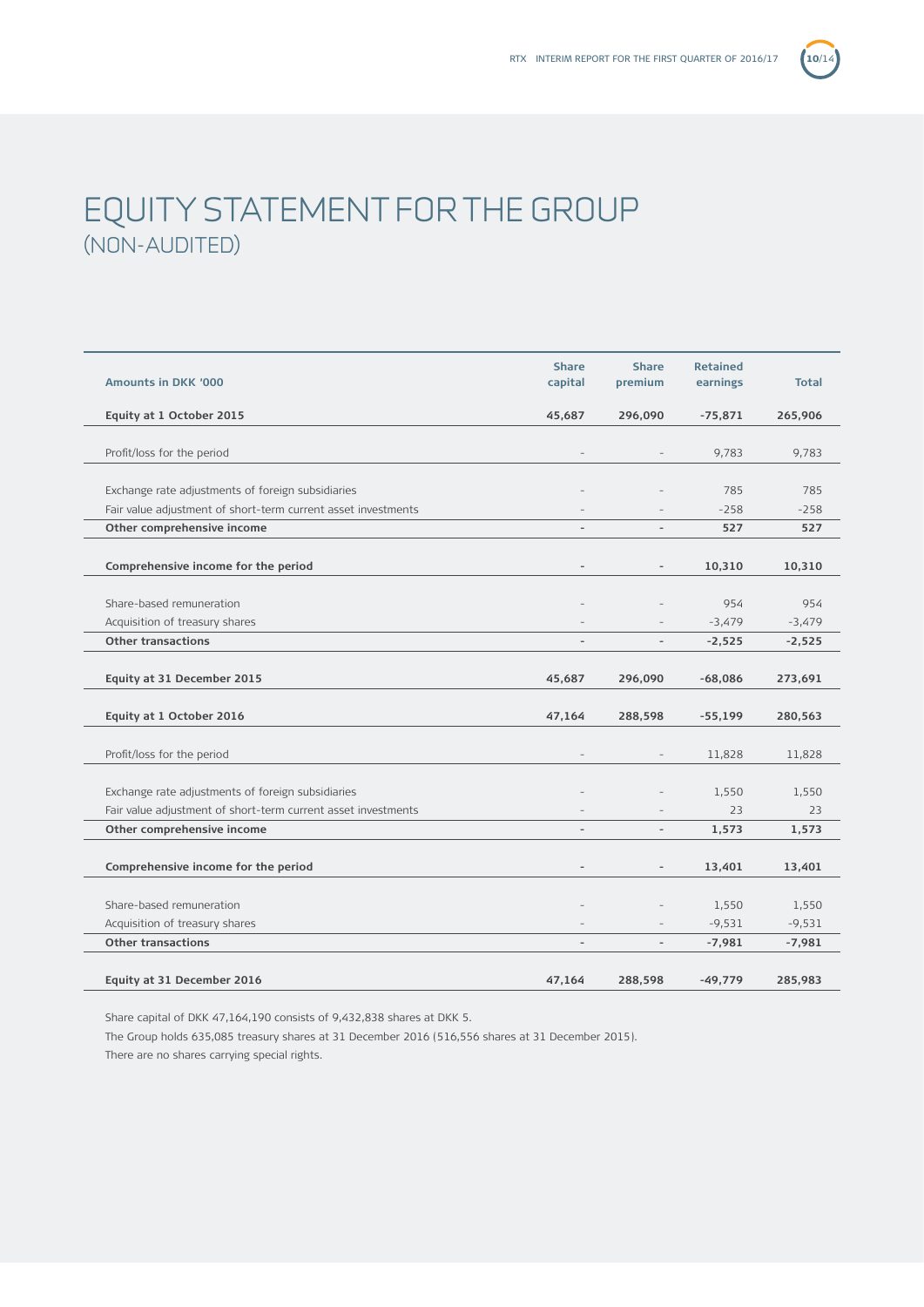

# GROUP CASH FLOW STATEMENT (NON-AUDITED)

| Amounts in DKK '000                                                                 | Q1<br>2016/17            | Q1<br>2015/16 | $01.10.15 -$<br>30.09.16 |
|-------------------------------------------------------------------------------------|--------------------------|---------------|--------------------------|
| Operating profit/loss (EBIT)                                                        | 15,058                   | 12,069        | 65,765                   |
| Reversal of items with no effect on cash flow                                       |                          |               |                          |
| Depreciation, amortization and impairment                                           | 1,050                    | 1,324         | 4,217                    |
| Other items with no effect on cash flow                                             | $-1,939$                 | 402           | $-3,617$                 |
| Exchange rate correction on cash items                                              | 253                      | 2,038         | 3,844                    |
|                                                                                     |                          |               |                          |
| Change in working capital                                                           |                          |               |                          |
| Change in inventories                                                               | 1,696                    | $-1,493$      | 2,492                    |
| Change in receivables                                                               | $-17,500$                | $-10,592$     | $-27,281$                |
| Change in trade payables etc.                                                       | $-6,801$                 | 769           | 13,176                   |
| Cash flow from operating activities                                                 | $-8,183$                 | 4,517         | 58,596                   |
|                                                                                     |                          |               |                          |
| Financial income received                                                           | 115                      | 224           | 853                      |
| Financial expenses paid                                                             | -131                     | $-126$        | $-421$                   |
| Income taxes paid                                                                   | $-4,374$                 | $-1,975$      | $-1,814$                 |
| Cash flow from operations                                                           | $-12,573$                | 2,640         | 57,214                   |
|                                                                                     |                          |               |                          |
| Investments in own development projects                                             | $-1,744$                 |               | $-985$                   |
| Acquisition of property, plant and equipment                                        | $-4,482$                 | $-1,273$      | $-5,765$                 |
| Deposits on leaseholds                                                              | -6                       | $-23$         | $-7,161$                 |
| Refunded deposits regarding leaseholds                                              |                          |               | $-1,531$                 |
| Income from sale of buildings                                                       | $\overline{\phantom{a}}$ |               | 71,308                   |
| Acquisition and sale of short-term securities                                       | -88                      | $-182$        | $-31,427$                |
| <b>Cash flow from investments</b>                                                   | $-6,320$                 | $-1,478$      | 24,439                   |
|                                                                                     |                          |               |                          |
| Repayment of long-term liabilities                                                  | $\overline{\phantom{a}}$ | $-3,831$      | $-10,863$                |
| Income from capital increase                                                        |                          |               | 5,871                    |
| Acquisition of treasury shares                                                      | $-9,531$                 | $-3,479$      | $-27,735$                |
| Paid dividend                                                                       | $\overline{\phantom{a}}$ |               | $-18,274$                |
| Dividend for treasury shares                                                        |                          |               | 1,067                    |
| Cash flow from financing activities                                                 | $-9.531$                 | $-7,310$      | $-49,934$                |
|                                                                                     |                          |               |                          |
| Increase/decrease in cash and cash equivalents                                      | $-28,424$                | $-6,148$      | 31,719                   |
| Cash and cash equivalents at the beginning of the period, net                       | 94,809                   | 63,090        | 63,090                   |
| Cash and cash equivalents at the end of the period, net                             | 66,385                   | 56,942        | 94,809                   |
|                                                                                     |                          |               |                          |
| Cash and cash equivalents at the end of the period, net,<br>is composed as follows: |                          |               |                          |
| Cash at bank and in hand                                                            | 66,385                   | 56,942        | 94,809                   |
| Bank debt                                                                           |                          |               |                          |
| Cash and cash equivalents at the end of the period, net                             | 66,385                   | 56,942        | 94,809                   |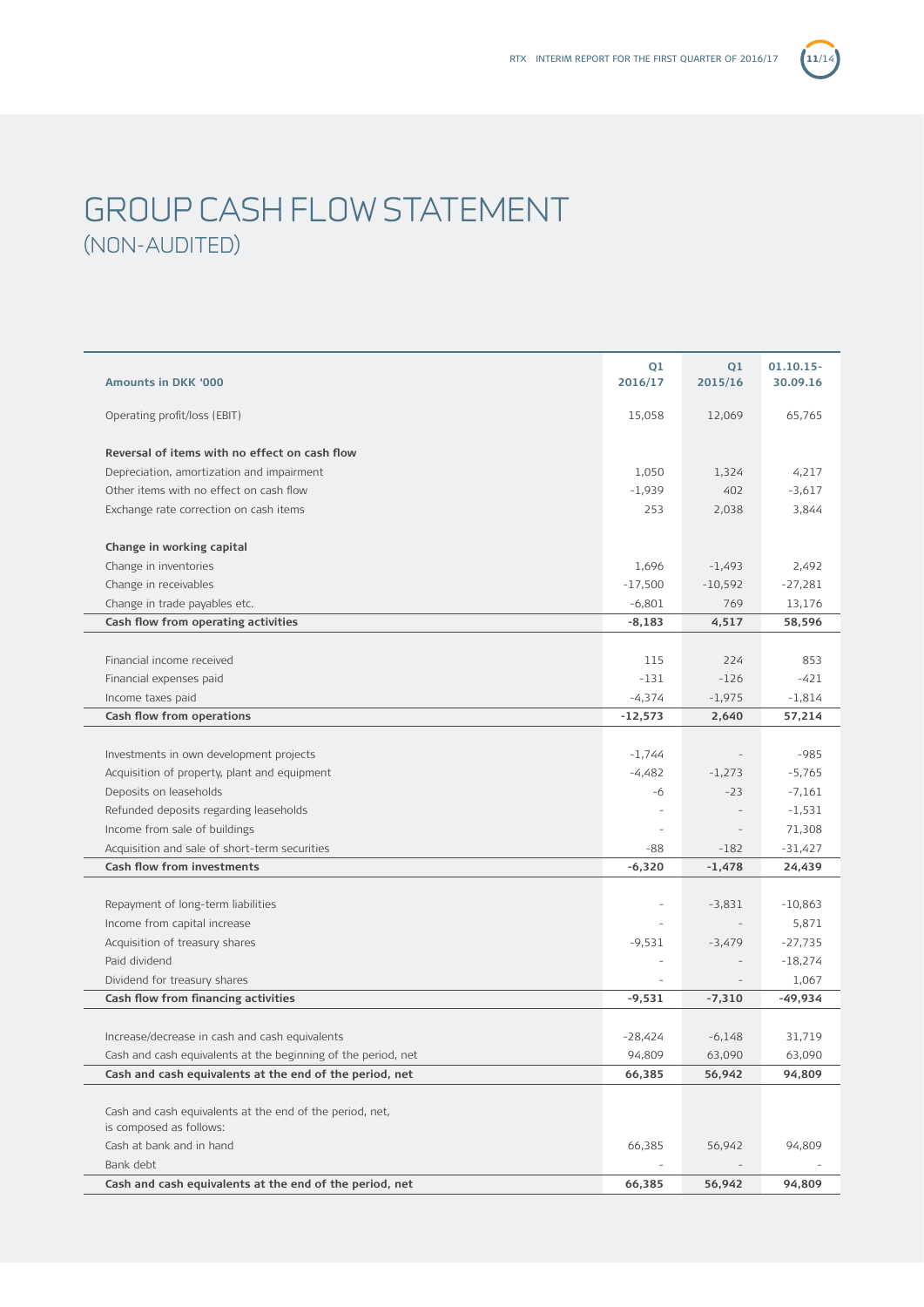

# **NOTES**

### 1. ACCOUNTING POLICIES

The interim report is presented in accordance with IAS 34, Interim Financial Reporting, and further Danish disclosure requirements for interim reporting for listed companies. An interim report has not been prepared for the Parent.

The accounting policies applied in this interim report are consistent with those applied in the Company's annual report for 2015/16, which was presented in accordance with International Financial Reporting Standards (IFRS) as adopted by the EU and additional Danish disclosure requirements for annual reports of listed companies. We refer to the annual report for 2015/16 for a more detailed description of the accounting policies.

The applied accounting policy is unchanged compared to the annual report for 2015/16. New or amended standards and interpretations becoming effective for the financial year 2016/17 have no material impact on the interim report.

### 2. ESTIMATES AND ASSUMPTIONS

The preparation of interim reports requires management to make financial estimates and assumptions that affect the application of accounting policy and recognised assets, obligations, income and expenses. Actual results might be different from these estimates.

The material estimates that management make when applying the accounting principles of the Group and the material uncertainty connected with these estimates and assumptions are unchanged in the preparation of the interim report compared to the preparation of the annual report as per 30 September 2016.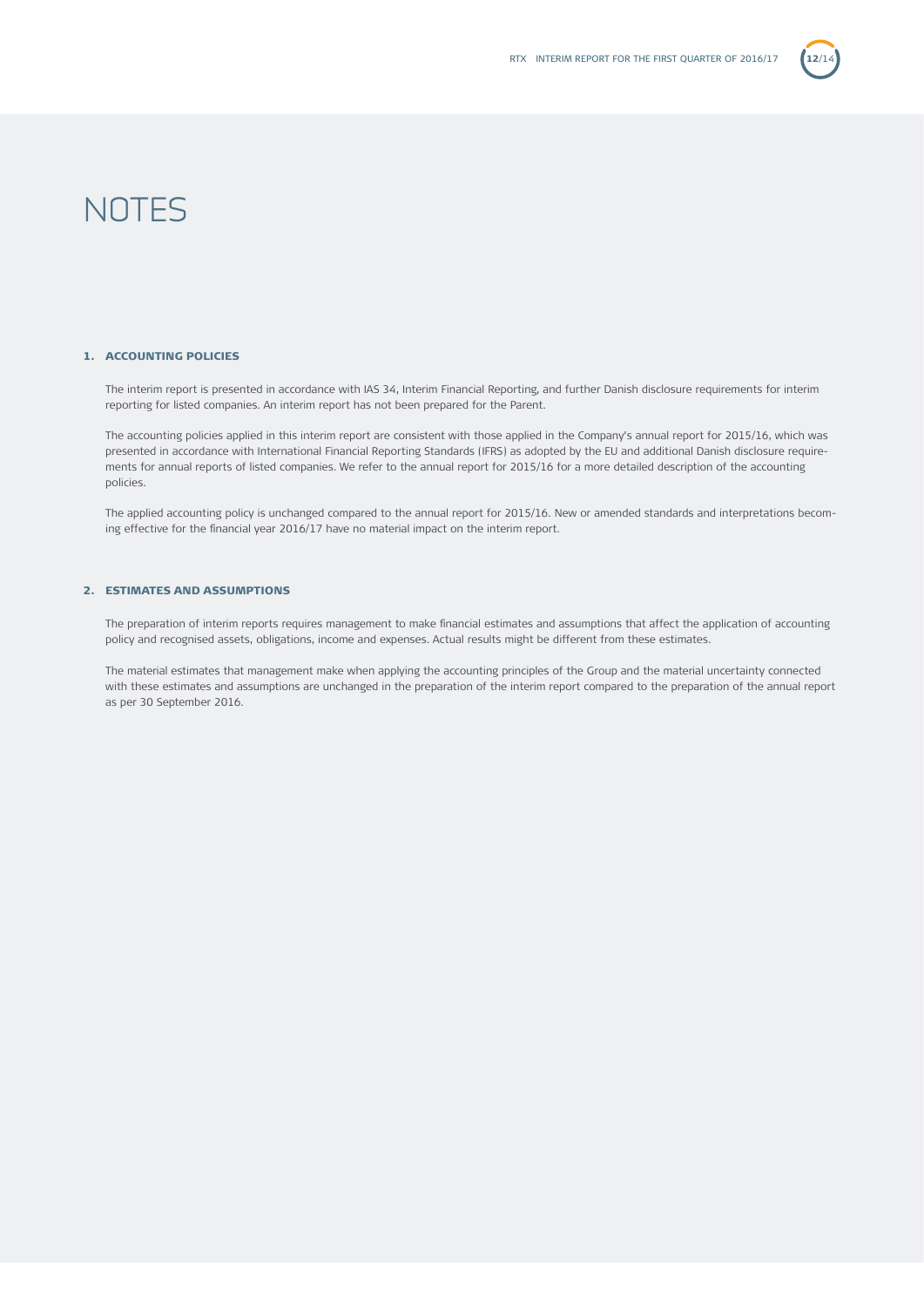

# **NOTES**

## 3. SEGMENT INFORMATION

| <b>Amounts in DKK '000</b>     | Q1<br>2016/17            | Q1<br>2015/16 | $01.10.15 -$<br>30.09.16 |
|--------------------------------|--------------------------|---------------|--------------------------|
| Revenue, business segments     |                          |               |                          |
| Design Services                | 34,438                   | 30,372        | 126,279                  |
| <b>Business Communications</b> | 76,824                   | 60,533        | 268,352                  |
| Non-allocated items            | $\overline{\phantom{a}}$ | 924           | 924                      |
| Total                          | 111,262                  | 91,829        | 395,555                  |
|                                |                          |               |                          |
| <b>EBIT</b>                    |                          |               |                          |
| Design Services                | 1,261                    | 3,966         | 13,535                   |
| <b>Business Communications</b> | 16,684                   | 10,710        | 54,844                   |
| Non-allocated items            | $-2,887$                 | $-2,607$      | $-2,614$                 |
| Total                          | 15,058                   | 12,069        | 65,765                   |
|                                |                          |               |                          |
| Segment assets                 |                          |               |                          |
| Design Services                | 46,090                   | 25,951        | 38,633                   |
| <b>Business Communications</b> | 88,197                   | 73,309        | 76,150                   |
| Non-allocated items            | 210,757                  | 247,256       | 240,633                  |
| Total                          | 345,044                  | 346,516       | 355,416                  |
|                                |                          |               |                          |
| Revenue, geographical segments |                          |               |                          |
| Denmark                        | 1,457                    | 1,932         | 4,458                    |
| Other Europe                   | 82,064                   | 64,995        | 279,765                  |
| Asia and Australia             | 9,894                    | 9,259         | 37,736                   |
| North and South America        | 15,957                   | 14,554        | 68,093                   |
| Africa                         | 1,890                    | 1,089         | 5,503                    |
| Total                          | 111,262                  | 91,829        | 395,555                  |

Revenue is broken down by geographical area according to customer location. The Group balance sheet illustrates that the Group's assets are mainly owned by the parent company in Denmark. The geographical split of the assets is thus mainly in Denmark.